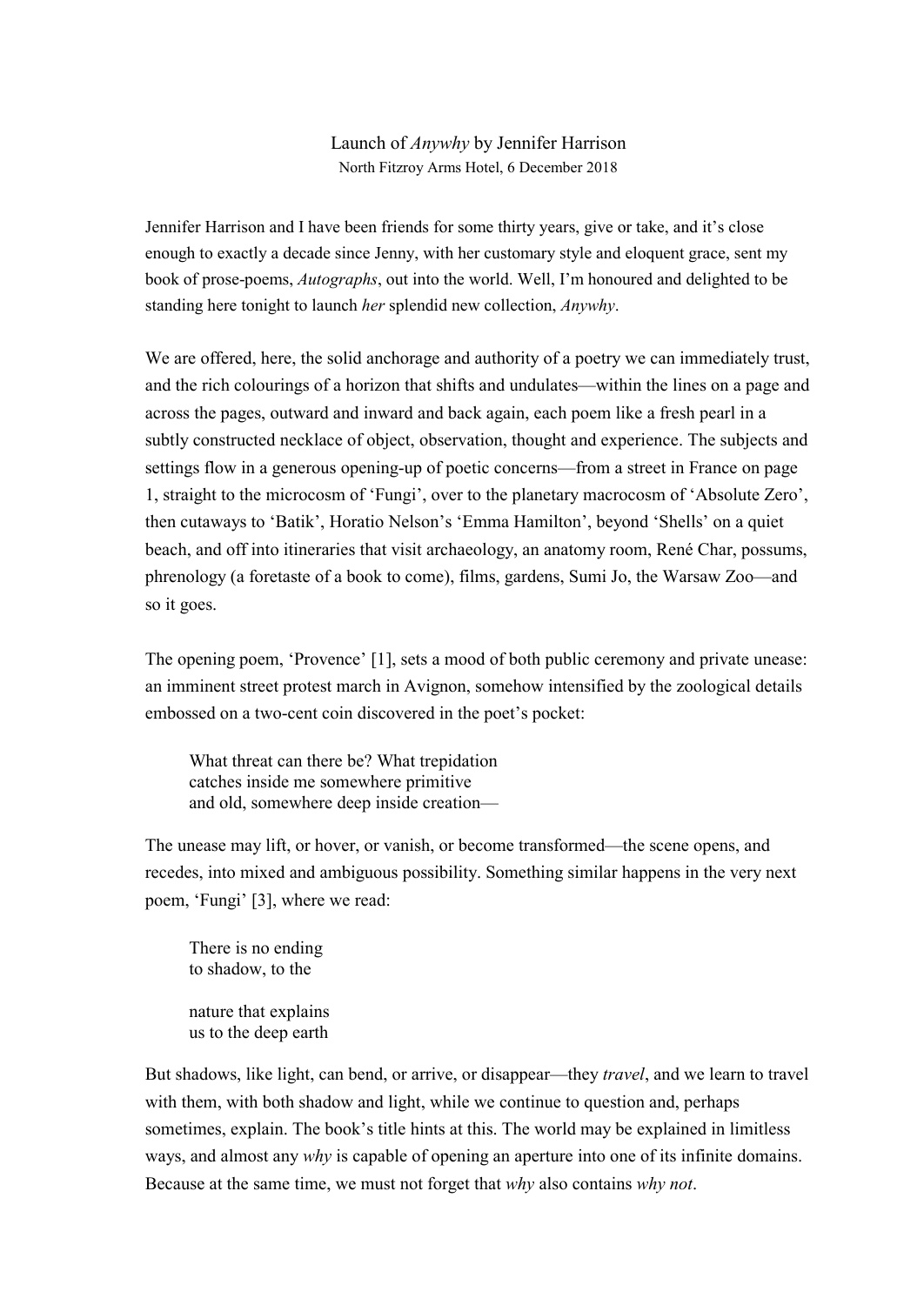The title word *anywhy* actually occurs close to the middle of the book, in the poem 'The Exchange, Blackwood Village' [34], in a moment typical of this open-hearted awareness of what abides within and about us. The lines dance around the rhetoric of question and nonanswer while weaving a poem out of widely diverse strands—in this case: cockatoos, Lucretius and his *De Rerum Natura*, DNA, cancer, a clock more than time, and 'the stars arranged / in a show unparalleled' [78].

I might mention here Jennifer's use, also, of a variation on her neologism: the real but rare word *anywhen*, found in 'Grand Final' [14]—a poem, incidentally, not quite what you might imagine from the title. Like much of this poet's work, it carries us

forward, somewhere new somewhere we didn't realise we wanted to go

Under Jenny's gaze, the natural world itself, both cosmic and microscopic, can become 'somewhere new'—its found wonders, its fractals and filigrees, viewed (*almost* always) through the human observer's prism. See for example 'Coorong' [18], or 'Cuttlefish' [52] (described as a *flâneuse*), or 'Ideas of Shore' [20], the latter a *tour de force* with its anaphoric narrative of looking and listing and, above all, feeling. It also reminds me of the significance of *walking* in these and certain other poems—*travelling*, if you will, across landscape, across time, across experience. And for an oblique glimpse of the inner life of birds, read the poem under that title [38], which concludes:

Everyone knows that Audubon shot all the birds he painted but even his world would look drab to us now

Then there is 'The Animals' [56], an incantation whose lines repeat and accrue stanza by stanza, memorializing the wartime fate of more than 12,000 creatures; followed a couple of pages later by 'Animal Mummies of Istabl Antar' [60], its couplets a sad catalogue of what we can and yet ultimately cannot preserve:

And so they lie consecrated, anointed brown faces decaying in papyrus

and linen sealed with melted frankincense... They were buried with their trinkets

as they themselves were trinkets once: bejewelled and dressed in silk pyjamas […]

And speaking of the natural world, the exquisite painting by John Wolseley reproduced on the cover of the book is a poem in itself. You can admire it at a glance, or immerse yourself at length among its depths and contours.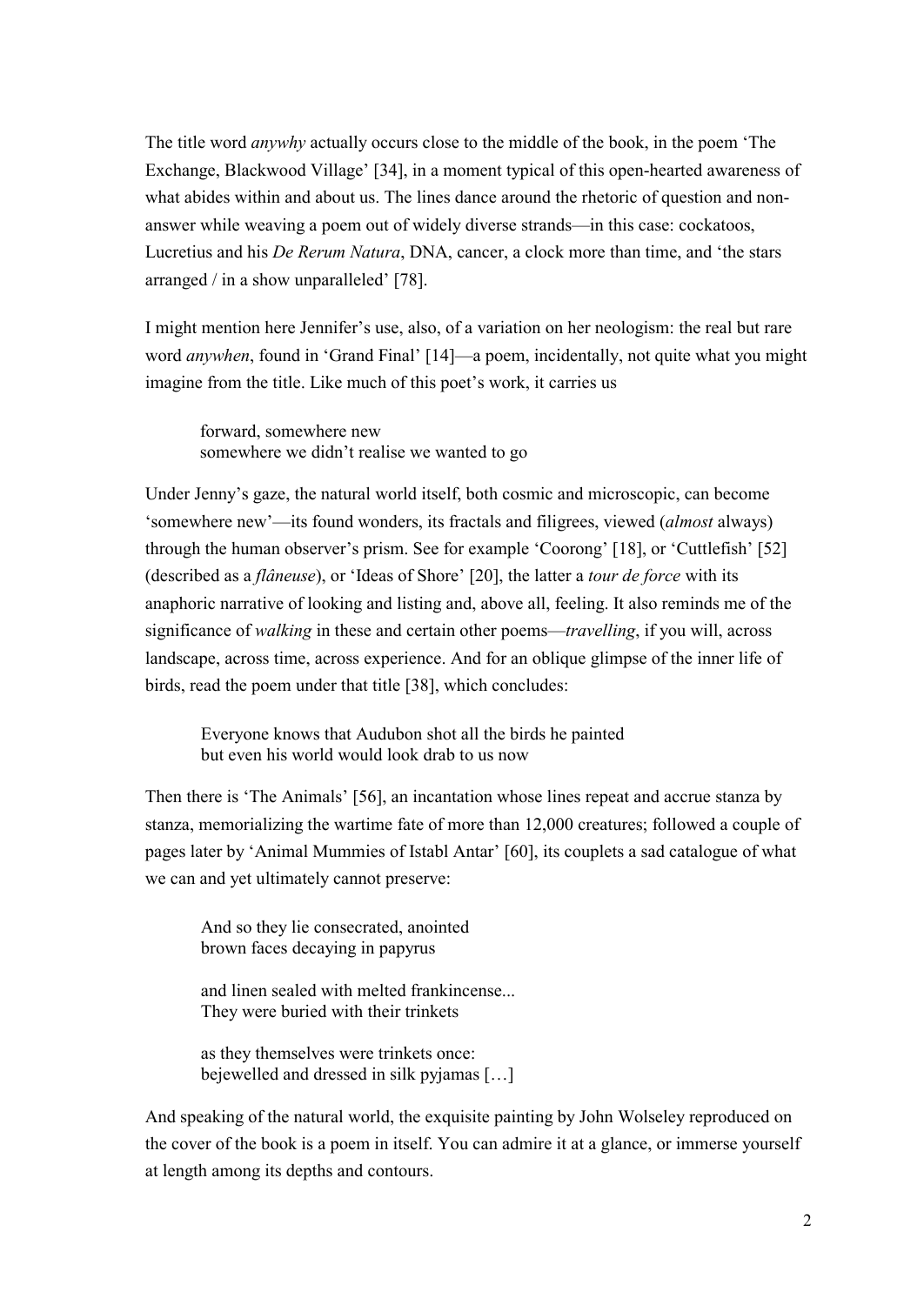With regard to length, I'd like to say something about the two long poems that form, as it were, the joint central pillars of the collection, its twin centres of gravity. They occupy an identical number of pages, and are strategically placed and spaced within the book. The first is the suite 'Nine Doors: A Curriculum of Rune Work' [24]. Its open form perfectly carries the timeless urgency of its concerns. Notably, punctuation is completely suppressed, with lines interrupted only by strategic caesuras of five character-spaces. These are far more than elegies or laments—each Door is a cry against a different face of darkness, a cry for light, and ultimately for life. (Two of the poems are dedicated *in memoriam*—one to Gillian Meagher, the other to the poet's close friend Janet Zeleznikow.)

The second extended sequence and equally longest piece is 'War Photography and the Minaret of Umayyad' [41]. It unfolds in a compelling progression of spare, short-lined, pungent poems, some almost like minimalist journal entries, in a chain structure, with the last word or phrase in each of its 13 sections repeated as the heading for the next. This effective device is a hinge propelling the reader across the changing yet unchanging face of warfare through the ages, pausing to gaze briefly at each.

But of course there are many moods at work, and at play in this book—from the solemn and level-headed to the exuberant, the witty, the humorous. Playfulness and irony combine in the alphabetically calm but deadly serious list-poem 'Air Variations in  $C \& D'$  [10]. It has a companion-piece later in the book, 'Air Variations in L & M' [51], which begins:

this is my mother's lavender leaning on an archipelago of bees but what is methodology? the lottery of lost millions? minor birds mating above a middling lawn?

As for politics, it was a mischievous but inspired touch to place 'First Female Prime Minister' [13] opposite '*Cacciata dei progenitori dall'Eden*' [12], the response of the world's first woman to Masaccio's painting *Adam and Eve*!

We even get a quirky glance into the fraught science of genetic mutation with this sobering thought from 'DeoxyriboNucleic Acid' [62], which imagines:

the possibility of errors miscopies dead-edits mutations like typos ruining the body's page

A great image, isn't it? Jenny's poems abound with similes, metaphors, and many surprising, exhilarating turns of phrase. Her vocabulary seems prodigious—in the very first poem I learnt two words I didn't know: *deimatic* and *poikilotherm*. These weren't the only ones: later came *meiotic* [62] and *hiemal* [71]. Each of them sent me straight to the *OED*. But this erudition is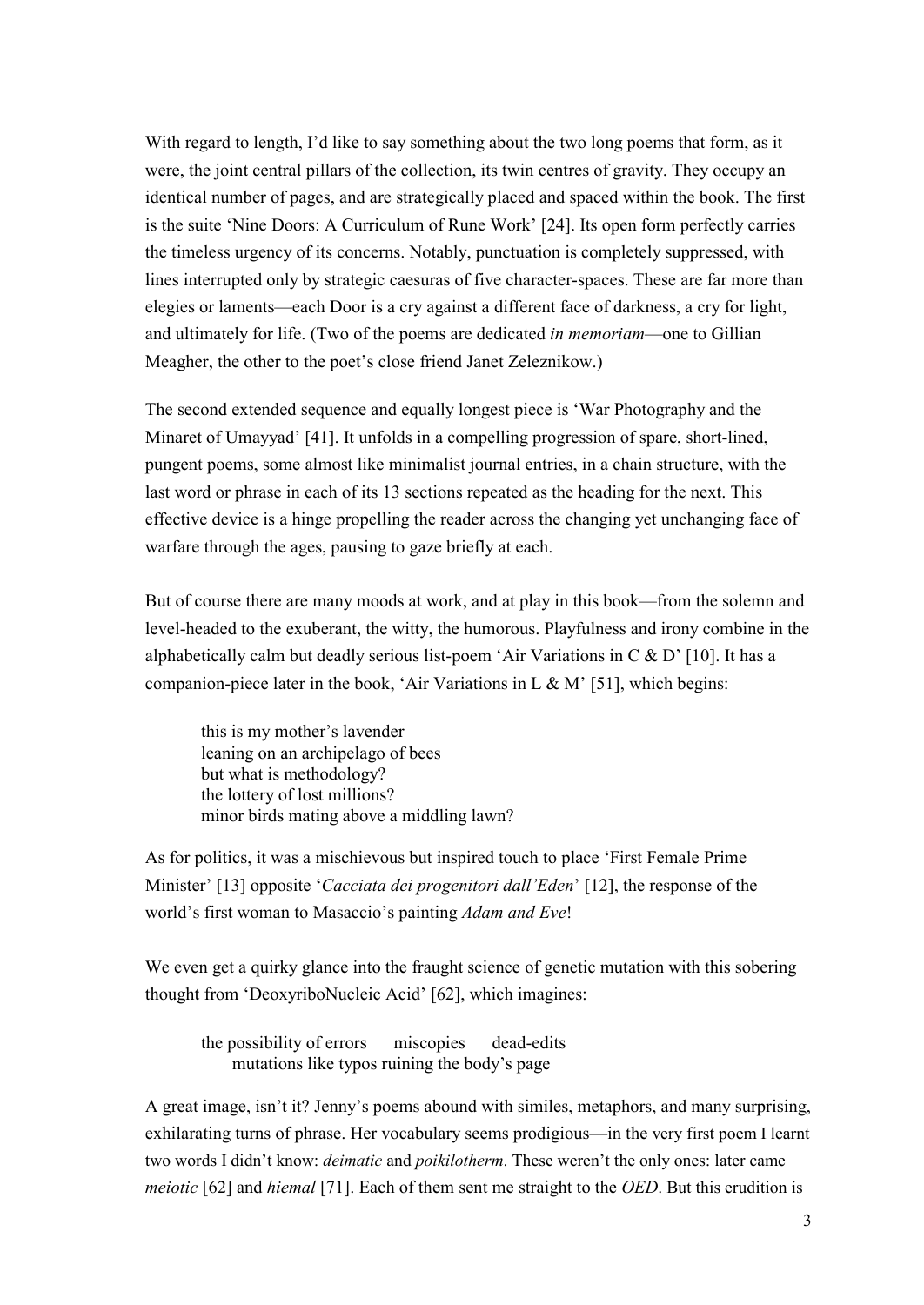the opposite of showy—lightly-wielded, it's always in the service of the poem. After all, as with all serious poets, Jenny's work is in large part about language itself. The meditation titled 'Cnidarian' [58] (another interesting word, referring to aquatic invertebrates of the phylum Cnidaria), is one of many examples of how she brings together language, science and the human realm. Here are its closing lines:

love itself like coral is tenanted, occupied: a trophy without pedestal, a vase within the old mind where sorrow shelters which we protect from harm with our lives

And I can't resist quoting here also from 'Brief Reflection on Words' [23], a sonnet dedicated to Miroslav Holub:

science almost intends us to outwit conceit but doesn't poetry make conceit as obsolete as that suitcase of paper dolls (so pretty) I once carried everywhere, lonely as a city?

The dimension of the personal is seldom far from the surface in *Anywhy*—Jenny's is a searching, sensitive, honest poetic in which knowledge of the outer world is intricately linked to a striving to locate and understand the inner. I think it's fair to say that, for most poets, memory's narrative is a medium readily channelled; but some of the poems in this collection show how deftly and insightfully observation and recollection can be intertwined.

This can emerge, for instance, in the eloquence of a sudden character-sketch in the poem 'Hardware' [11]:

and when I stand before my father's favourite place the tiers of bolts, screws and nails— I imitate his knowing look and priestly air

Or it can luxuriate in pure reminiscence, as in 'Movie Night' [67], which recalls, among its memorabilia:

the first time you held a boy's hand, his fingers

pressing pressing yours for more

Look also at 'Naos of the Decades' [16], with Egyptology as a fulcrum for a delicate meditation on grief.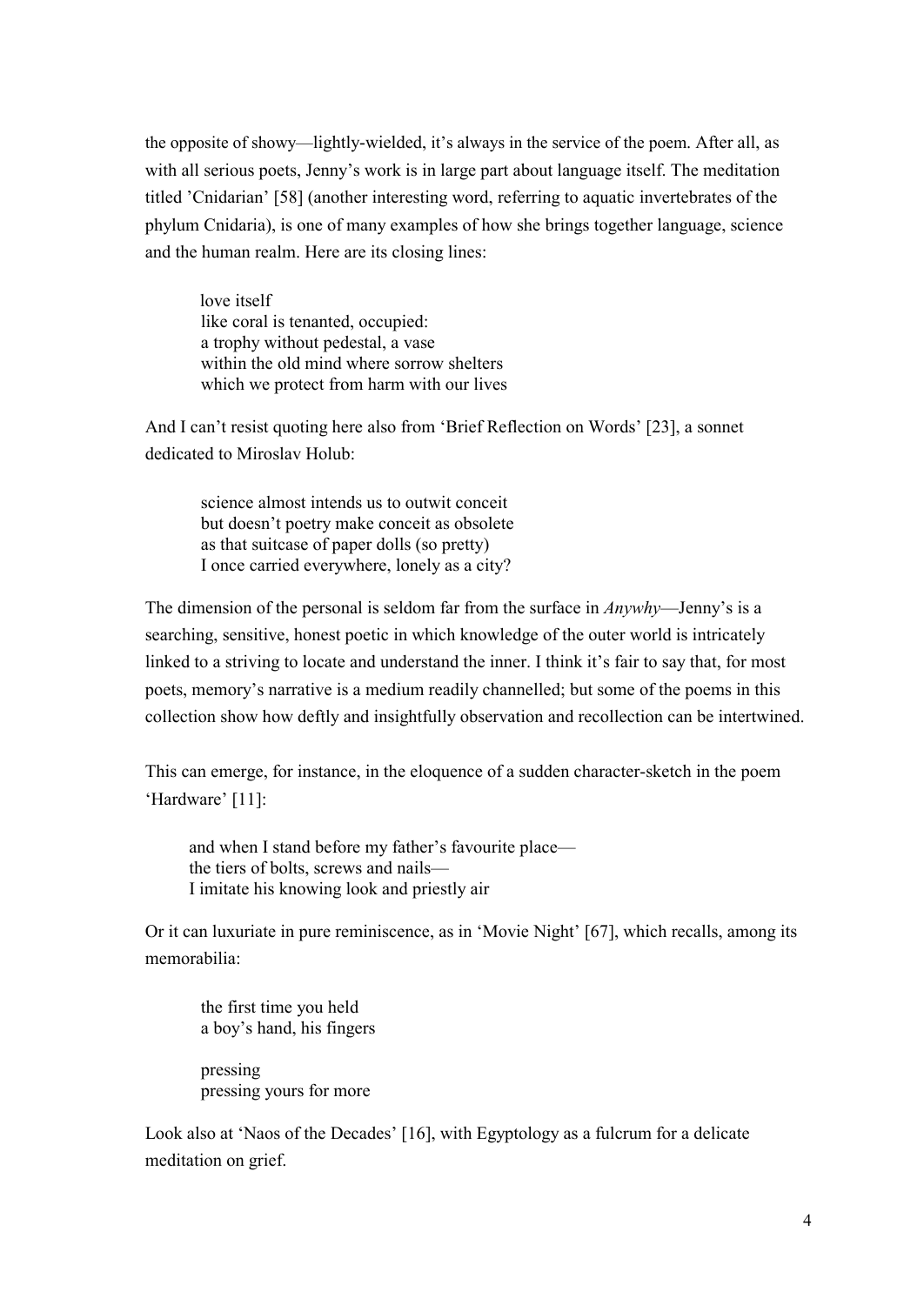The shapes and tonalities of the poems, of course, shift with their terrain. Traversing the poems in *Anywhy*, one becomes aware of the poet's formal and architectural versatility, and her command of rhythm. Jenny employs a mixture of stanzaic approaches and patternings: some regular or conventional, others inventively individual, even experimental. This variety includes two rhymed sonnets—'Night Light' [32] and the aforementioned 'Brief Reflections on Words'—and a pantoum, 'Photograph by Walker Evans, 1937' [40]. Line-lengths vary considerably, and the careful ordering of the poems also ensures a comfortable alternation of poetic densities as we advance through the book.

And something interesting happens with the punctuation. There are absolutely no end-of-line commas, and no full-stops, in any of the poems! Their job is taken over throughout by ellipses (three dots). This insistence on uniformity lends an extra layer of stylistic integrity to this collection, and to the atmosphere of its poemscape. (Dashes, colons, semicolons and question-marks, by the way, are not banished.)

As I head towards the close of these reflections, it seems appropriate to mention two more poems, both of them, in a sense, ekphrastic—one foregrounding the musical arts, the other the visual. In 'Seven Phrasings for Sumi Jo' [69] the poet explores the artistry of the Korean lyric coloratura soprano—and extols the power of music. She writes:

her archaeology repairs something damaged in me her voice tests the places where the acid of life has burned a little scar I am inexactly healed open to where I've been

And right near the end of the book we find 'Garawan' [76], a moving tribute to the Yirrkala artist Garawan Wanambi—another sonnet, its lines unfolding in real time. The subtitle references the work *Marrangu, ceremonial pole*. I'd like to quote this poem in full:

From the world's pattern of shapes you chose to paint the geometry of diamonds and though we have not met I too will introduce myself to you through art—this pen my stick, this line my line a broken circle tracking back from lichen to bark past iconostasis, back to the land that existed before land's market-price defined the ocean's edge... Linear time is not time, but a form clenching, unclenching its cold heat, the fist of a tree its surface cracking open under burning sun... Four more lines to decorate, Garawan, with sea mist, shells a delicate fish spine; certainty, uncertainty: yours and mine all our presence is brief but before art was ceremony and before memory: the moon's leaf